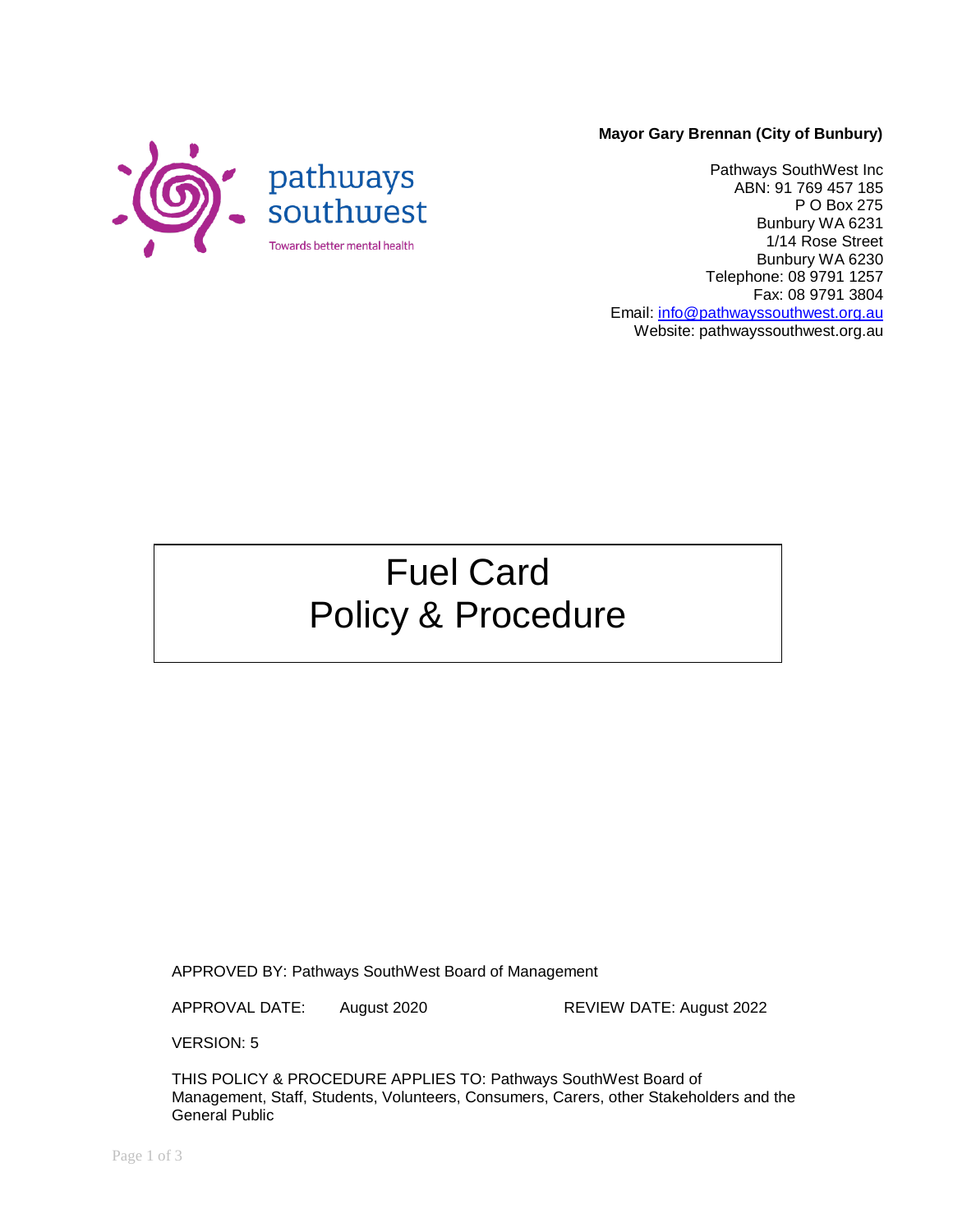# **Fuel Card Policy & Procedure**

## **Policy**

This policy is to establish procedures for the use of fuel cards allocated to Pathways SouthWest Inc fleet.

### **Procedure**

Fuel cards are issued by Pathways SouthWest preferred supplier (Caltex) and to record information on fuel purchased and odometer readings. This information aids in monitoring the costs and efficiency of vehicle fleet operation. For reasons of accurate recording of costs and usage and overall control and management of the fleet, fuel cards are the preferred method for fuel purchases for Pathways vehicles and not for any personal use by staff or Board of Management.

# **Issue and return of fuel card**:

- a) The Manager Business Improvement of Pathways SouthWest issues a fuel card for each vehicle in the Pathways SouthWest fleet.
- b) The fuel card must only be used for the vehicle it is assigned to and must not be utilised to refuel another vehicle.
- c) The fuel card must be retained with the vehicle's keys at all times, and must not be left in the vehicle.
- d) Each fuel card has a hard plastic holder, appropriate for the task of protecting the card. Each fuel card user must ensure the replacement of the card into the holder immediately after use to ensure its protection.

## **Use of Fuel Card:**

- a) An odometer reading must be recorded at the time of fuel purchase with the service station for each vehicle.
- b) Each fuel card has an independent PIN number which is not to be divulged to non-Pathways SouthWest personnel.
- c) All vehicles are to be refuelled at the preferred fuel supplier.
- d) Each vehicle must be refuelled when half empty, and a minimum fuel tank level of at least half must be maintained at all times.
- e) The Fuel card is only to be used for fuel and oil purchases (between servicing).

## **Fuel card auditing:**

- a) The preferred fuel supplier will issue a monthly statement of all fuel purchased using the fuel cards. This will be reconciled every month by the Business Support Officer Finance.
- b) The responsible driver who refills the vehicle with fuel must initial and forward all fuel receipts to the Business Support Officer for auditing purposes immediately upon returning to the Pathways SouthWest Office. (if the driver is working-fromhome or another location, the receipt can be scanned or photographed and sent by email)